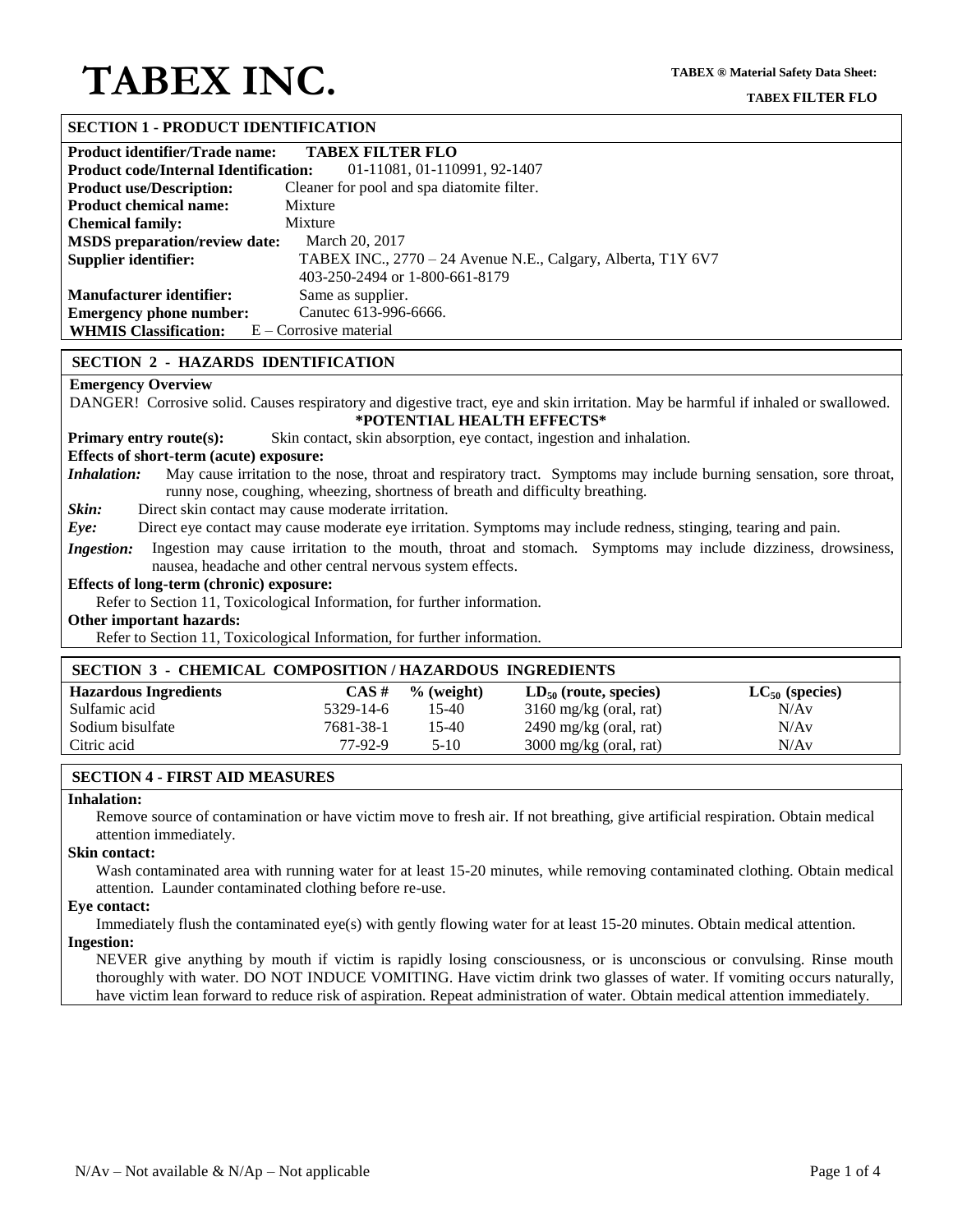#### **SECTION 5 - FIRE FIGHTING MEASURES**

**Fire hazards/conditions of flammability:** Does not burn under normal handling conditions.

**Flash point (Method):** N/Av

Lower flammable limit (% by volume): N/Av

**Upper flammable limit (% by volume):** N/Av

**Sensitivity to mechanical impact:** Probably not sensitive. **Sensitivity to static discharge:** Probably not sensitive.

**Auto-ignition temperature:** N/Av

**Suitable extinguishing media:** Carbon dioxide, dry chemical powder and appropriate foam for surrounding products.

### **Special fire-fighting procedures/equipment:**

During a fire, irritating/toxic smoke and fumes may be generated. Do not enter fire area without proper protection. Firefighters should wear proper protective equipment and self-contained breathing apparatus with full facepiece. Shield personnel to protect from venting, rupturing or bursting cans. Move containers from fire area if it can be done without risk. Water spray may be useful in cooling equipment and cans exposed to heat and flame.

**Hazardous combustion products:** Carbon oxides and other irritating fumes and smoke.

## **SECTION 6 - ACCIDENTAL RELEASE MEASURES**

#### **Personal precautions:**

Restrict access to area until completion of clean-up. Ensure clean-up is conducted by trained personnel only. Remove all ignition sources. Remove or isolate flammable and combustible materials. All persons dealing with clean-up should wear the appropriate protective equipment (See Section 8).

## **Spill response/Cleanup:**

Ventilate area of release. Eliminate all sources of ignition. Stop the leak if it can be done safely. Contain and absorb any spilled liquid concentrate with inert absorbent material, then place material into a container for later disposal (see Section 13). Contaminated absorbent material may pose the same hazards as the spilled product. Notify the appropriate authorities as required.

## **Environmental precautions:**

Confine spill, preventing it from entering sewer lines or waterways. Dispose of as per local, state and federal regulations.

## **SECTION 7 - HANDLING AND STORAGE**

#### **Safe handling procedures:**

Before handling, it is very important that engineering controls are operating, and that protective equipment requirements and personal hygiene measures are being followed. People working with this chemical should be properly trained regarding its hazards and its safe use. Do not use near welding operations, flames or hot surfaces. Handling equipment should be properly grounded. Inspect containers for leaks before handling. Label containers appropriately. Ensure proper ventilation. Avoid breathing dusts, vapours or mists. Avoid contact with eyes, skin and clothing. Keep away from heat, sparks and flame. Avoid generating high concentrations of dusts, vapours or mists. Keep away from incompatible materials such as strong oxidizing materials. Keep containers closed when not in use. Empty containers are always dangerous. Assume that empty containers contain residues which are hazardous.

#### **Storage requirements:**

Store in a cool, dry, well-ventilated area out of direct sunlight, away from heat and ignition sources. Store away from incompatible materials. Inspect all incoming containers to make sure they are properly labelled and not damaged. Storage area should be clearly identified, clear of obstruction and accessible only to trained personnel. Inspect periodically for damage or leaks.

## **Incompatible materials:**

STRONG OXIDIZING MATERIALS, strong bases, some metals...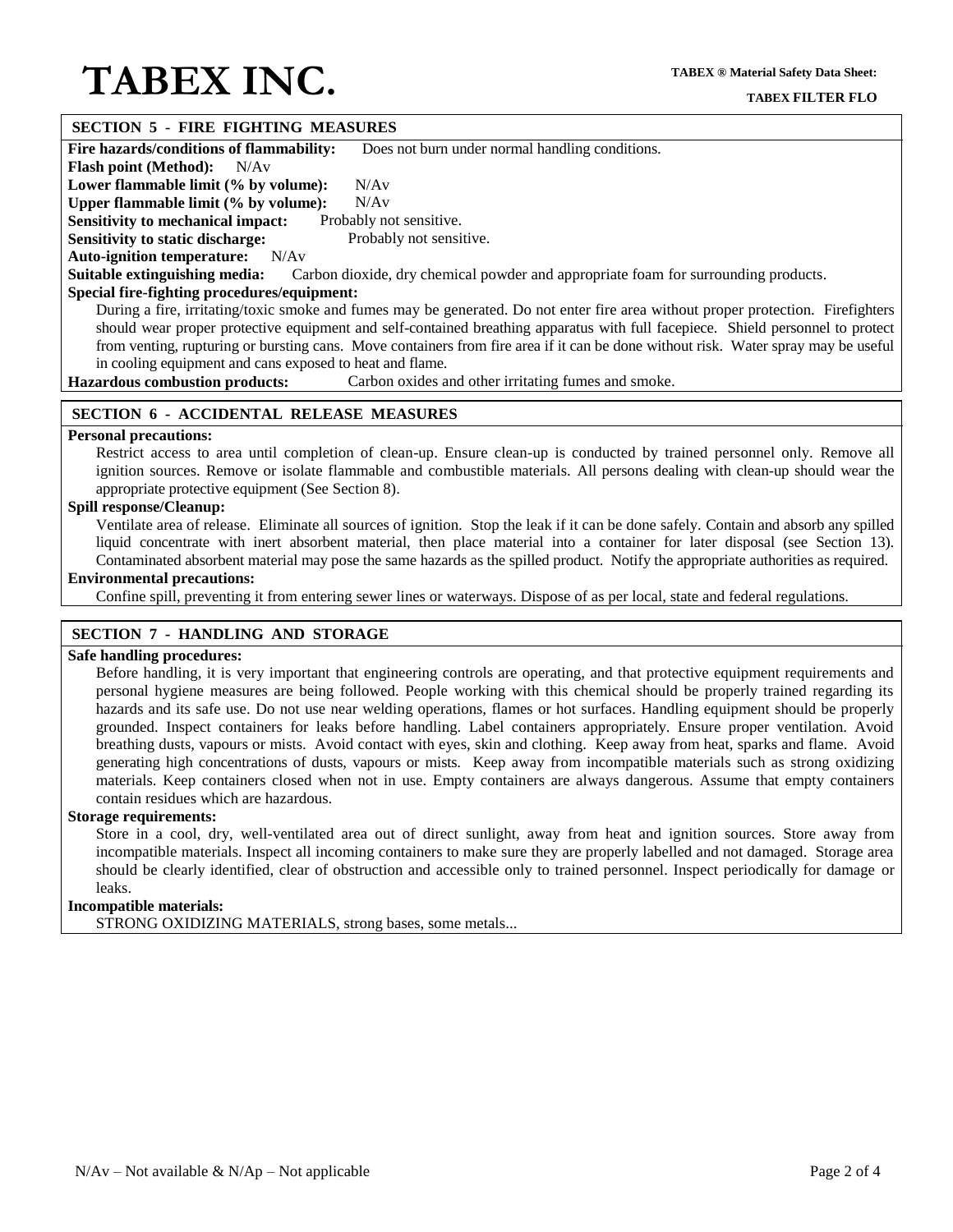| SECTION 8 - EXPOSURE CONTROLS AND PERSONAL PROTECTION                                                                                                                                                                                                                                                                                                                                                                                                                                                                                                                                                                                                                                                                                                                                                                                                                                                                                                                                                             |                           |                                                                                                                            |                                         |  |  |
|-------------------------------------------------------------------------------------------------------------------------------------------------------------------------------------------------------------------------------------------------------------------------------------------------------------------------------------------------------------------------------------------------------------------------------------------------------------------------------------------------------------------------------------------------------------------------------------------------------------------------------------------------------------------------------------------------------------------------------------------------------------------------------------------------------------------------------------------------------------------------------------------------------------------------------------------------------------------------------------------------------------------|---------------------------|----------------------------------------------------------------------------------------------------------------------------|-----------------------------------------|--|--|
| There is no available data for the product. See below for individual ingredient exposure limits.<br><b>Exposure limits:</b>                                                                                                                                                                                                                                                                                                                                                                                                                                                                                                                                                                                                                                                                                                                                                                                                                                                                                       |                           |                                                                                                                            |                                         |  |  |
| Ingredient                                                                                                                                                                                                                                                                                                                                                                                                                                                                                                                                                                                                                                                                                                                                                                                                                                                                                                                                                                                                        |                           | <b>OSHA PEL</b>                                                                                                            | <b>ACGIHTLV</b>                         |  |  |
|                                                                                                                                                                                                                                                                                                                                                                                                                                                                                                                                                                                                                                                                                                                                                                                                                                                                                                                                                                                                                   | <b>TWA</b>                | <b>STEL</b>                                                                                                                | <b>TWA</b><br><b>STEL</b>               |  |  |
| Sulfamic acid                                                                                                                                                                                                                                                                                                                                                                                                                                                                                                                                                                                                                                                                                                                                                                                                                                                                                                                                                                                                     | N/Av                      | N/Av                                                                                                                       | N/Av<br>N/Av                            |  |  |
| Sodium bisulfate                                                                                                                                                                                                                                                                                                                                                                                                                                                                                                                                                                                                                                                                                                                                                                                                                                                                                                                                                                                                  | N/Av                      | N/Av                                                                                                                       | N/Av<br>N/Av                            |  |  |
| Citric acid                                                                                                                                                                                                                                                                                                                                                                                                                                                                                                                                                                                                                                                                                                                                                                                                                                                                                                                                                                                                       | N/Av                      | N/Av                                                                                                                       | N/Av<br>N/Av                            |  |  |
| <b>Engineering controls:</b><br>Use under well-ventilated conditions. Local exhaust ventilation system is recommended to maintain concentrations of<br>contaminants below exposure limits.<br><b>Respiratory Protection:</b><br>Respiratory protection is required if the concentrations are higher than the exposure limits. Use a NIOSH approved respirators<br>if the exposure limits are unknown.<br><b>Protective Clothing/Equipment:</b><br>Chemically protective gloves (impervious), and other protective clothing to prevent prolonged or repeated skin contact, must be<br>worn during all handling operations. Wear protective chemical splash goggles to prevent mist, vapour and dust from entering<br>the eyes. Make emergency eyewash stations, safety/quick-drench showers, and washing facilities available in work area.<br><b>General Hygiene Considerations:</b><br>Avoid generating high concentrations of dusts, vapours or mists. Avoid contact with skin and eyes. Avoid breathing dusts, |                           |                                                                                                                            |                                         |  |  |
| vapours or mists. Never eat, drink, or smoke in work areas. Practice good personal hygiene after using this material. Remove<br>and wash contaminated work clothing before re-use.                                                                                                                                                                                                                                                                                                                                                                                                                                                                                                                                                                                                                                                                                                                                                                                                                                |                           |                                                                                                                            |                                         |  |  |
| <b>SECTION 9 - PHYSICAL AND CHEMICAL PROPERTIES</b>                                                                                                                                                                                                                                                                                                                                                                                                                                                                                                                                                                                                                                                                                                                                                                                                                                                                                                                                                               |                           |                                                                                                                            |                                         |  |  |
| Physical state, colour and odour:<br>N/Av<br><b>Odour threshold:</b><br>$2 - 4$<br>pH:<br><b>Melting/freezing point:</b><br>N/Av<br>N/Av<br>Coefficient of oil/water distribution:<br>N/Av<br>Specific gravity or density (water $= 1$ ):<br>Evaporation rate (n-Butyl acetate $= 1$ ):<br>N/Av                                                                                                                                                                                                                                                                                                                                                                                                                                                                                                                                                                                                                                                                                                                   | Purple powder. Odourless. | <b>Boiling point:</b><br>Vapour pressure:<br>Solubility in water:<br>Vapour density $(Air = 1)$ :<br>% volatile by volume: | N/Av<br>N/Av<br>Soluble<br>N/Av<br>N/Av |  |  |
| SECTION 10 - REACTIVITY AND STABILITY DATA                                                                                                                                                                                                                                                                                                                                                                                                                                                                                                                                                                                                                                                                                                                                                                                                                                                                                                                                                                        |                           |                                                                                                                            |                                         |  |  |
| Stable under the recommended storage and handling conditions prescribed.<br><b>Stability and reactivity:</b><br>Hazardous polymerization will not occur.<br><b>Polymerization:</b><br><b>Conditions to avoid:</b><br>Incompatible materials (see Section 7).<br><b>Materials to avoid:</b><br>Incompatible materials (see Section 7).<br>None known. Refer to 'Hazardous combustion products', Section 5.<br><b>Hazardous decomposition products:</b>                                                                                                                                                                                                                                                                                                                                                                                                                                                                                                                                                             |                           |                                                                                                                            |                                         |  |  |
| SECTION 11 - TOXICOLOGICAL INFORMATION                                                                                                                                                                                                                                                                                                                                                                                                                                                                                                                                                                                                                                                                                                                                                                                                                                                                                                                                                                            |                           |                                                                                                                            |                                         |  |  |
| <b>Toxicological data:</b><br>There is no available data for the product itself, only for the ingredients. For more details, refer to Section 3.<br>No ingredient is listed by IARC, ACGIH, NTP or OSHA as a carcinogen.<br>Carcinogenicity:<br>Teratogenicity, mutagenicity, other reproductive effects:<br>N/Av<br><b>Skin sensitization:</b><br>N/Av<br><b>Respiratory tract sensitization:</b><br>N/Av<br>Conditions aggravated by exposure:<br>N/Av<br><b>Synergistic materials:</b><br>N/Av                                                                                                                                                                                                                                                                                                                                                                                                                                                                                                                 |                           |                                                                                                                            |                                         |  |  |
| <b>SECTION 12 - ECOLOGICAL INFORMATION</b>                                                                                                                                                                                                                                                                                                                                                                                                                                                                                                                                                                                                                                                                                                                                                                                                                                                                                                                                                                        |                           |                                                                                                                            |                                         |  |  |
| <b>Environmental effects:</b><br>There is no available data on the product itself.<br><b>Important environmental characteristics:</b><br>N/Av<br><b>Aquatic toxicity:</b><br>N/Av                                                                                                                                                                                                                                                                                                                                                                                                                                                                                                                                                                                                                                                                                                                                                                                                                                 |                           |                                                                                                                            |                                         |  |  |

#### **SECTION 13 - WASTE DISPOSAL**

**Handling and storage conditions for disposal:** Store material for disposal as indicated in Handling and Storage (Section 7). **Methods of disposal:** Review federal, provincial and local government requirements prior to disposal.